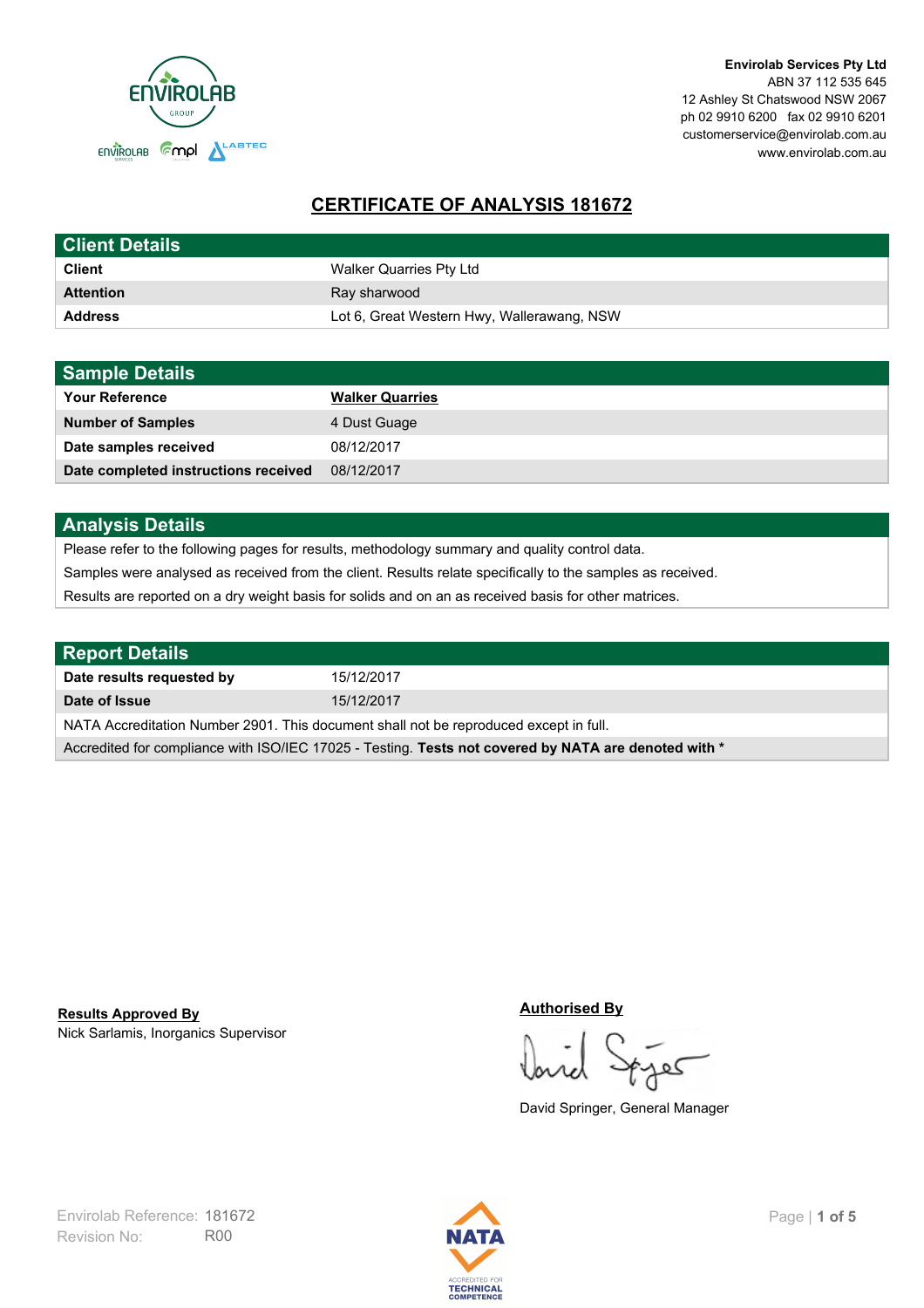#### **Client Reference: Walker Quarries**

| Dust Deposition AS 3580.10.1 |                         |                   |                   |                   |                   |
|------------------------------|-------------------------|-------------------|-------------------|-------------------|-------------------|
| Our Reference                |                         | 181672-1          | 181672-2          | 181672-3          | 181672-4          |
| Your Reference               | <b>UNITS</b>            | D <sub>1</sub>    | D <sub>2</sub>    | D <sub>3</sub>    | D <sub>4</sub>    |
| Type of sample               |                         | <b>Dust Guage</b> | <b>Dust Guage</b> | <b>Dust Guage</b> | <b>Dust Guage</b> |
| Dust Gauge Start Date        | $- -$                   | 06/11/2017        | 06/11/2017        | 06/11/2017        | 06/11/2017        |
| Dust Gauge End Date          | --                      | 04/12/2017        | 04/12/2017        | 04/12/2017        | 04/12/2017        |
| Dust - No. of Days Collected | --                      | 29                | 29                | 29                | 29                |
| Insoluble Solids             | $q/m2$ /month           | 0.6               | 1                 | 0.5               | 0.3               |
| Combustible Matter           | q/m <sup>2</sup> /month | 0.3805            | 0.7785            | 0.1405            | 0.1756            |
| Ash                          | $q/m2$ /month           | 0.1756            | 0.2107            | 0.3746            | 0.1580            |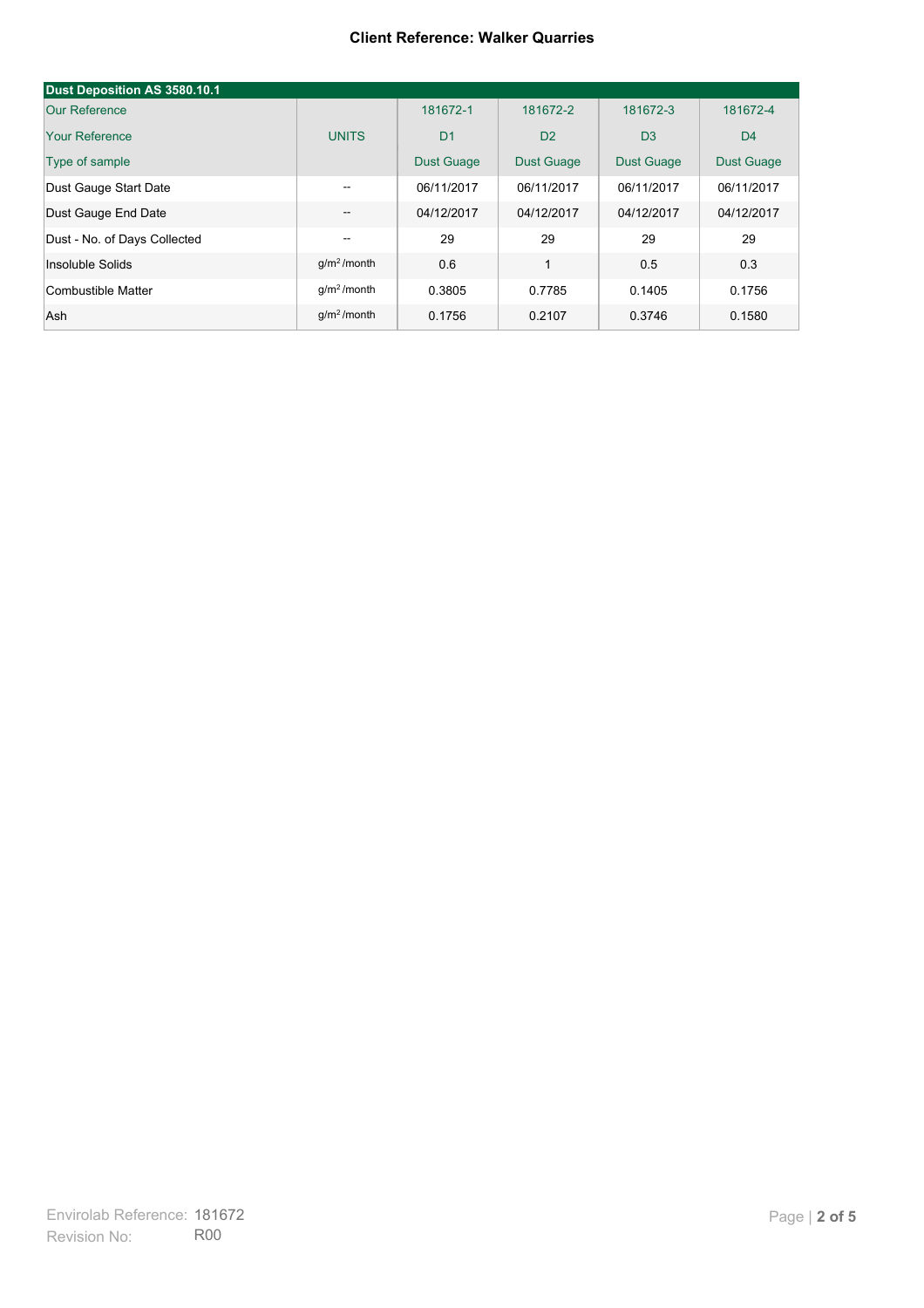## **Client Reference: Walker Quarries**

| Method ID    | <b>Methodology Summary</b>                               |
|--------------|----------------------------------------------------------|
| AS 3580.10.1 | Analysis of dust gauges by AS 3580.10.1 (analysis only). |

F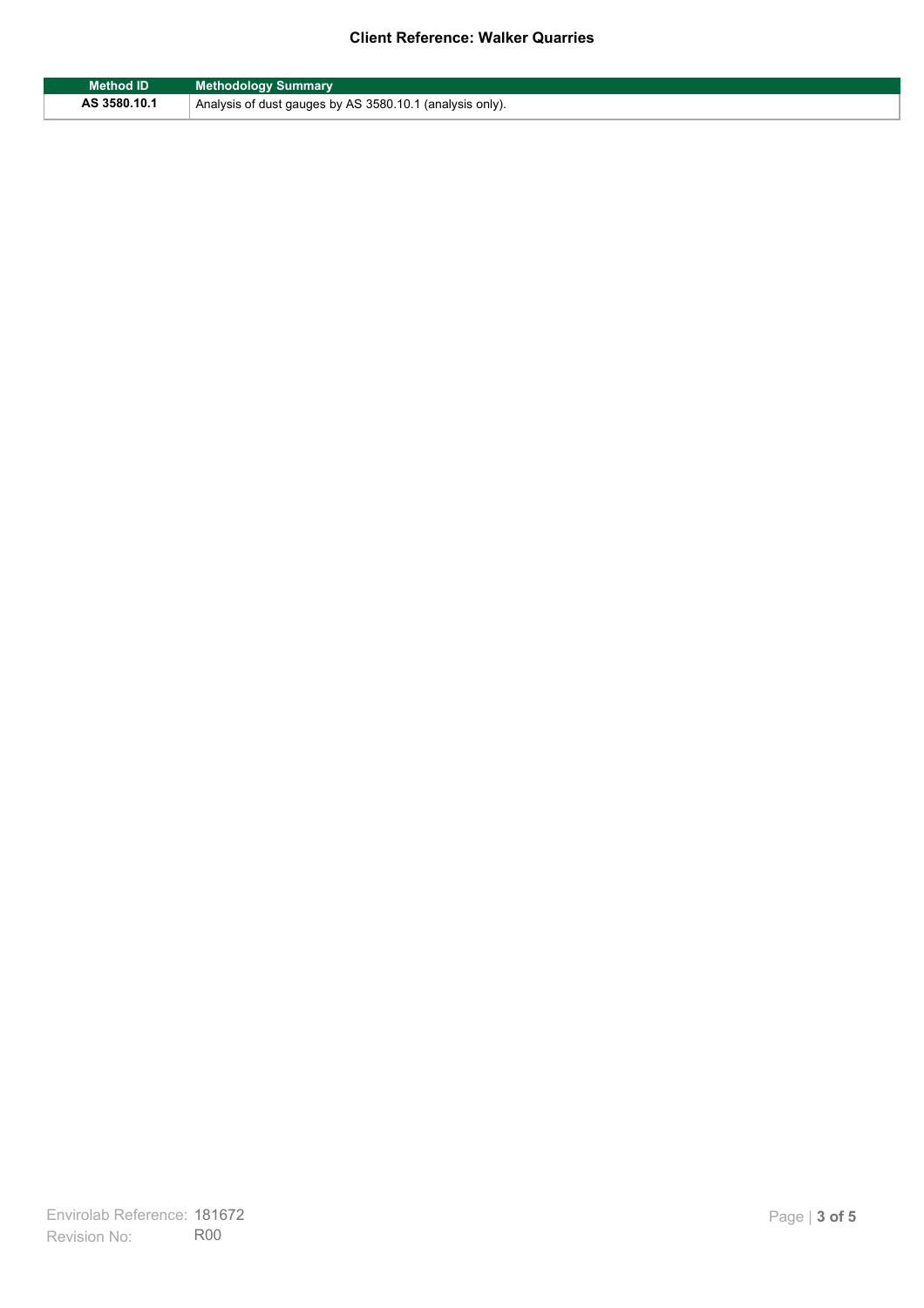### **Client Reference: Walker Quarries**

| <b>Result Definitions</b> |                                                  |
|---------------------------|--------------------------------------------------|
| <b>NT</b>                 | Not tested                                       |
| <b>NA</b>                 | Test not required                                |
| <b>INS</b>                | Insufficient sample for this test                |
| <b>PQL</b>                | <b>Practical Quantitation Limit</b>              |
| $\prec$                   | Less than                                        |
| $\geq$                    | Greater than                                     |
| <b>RPD</b>                | <b>Relative Percent Difference</b>               |
| <b>LCS</b>                | Laboratory Control Sample                        |
| <b>NS</b>                 | Not specified                                    |
| <b>NEPM</b>               | <b>National Environmental Protection Measure</b> |
| <b>NR</b>                 | Not Reported                                     |

| <b>Quality Control Definitions</b>               |                                                                                                                                                                                                                                                         |  |
|--------------------------------------------------|---------------------------------------------------------------------------------------------------------------------------------------------------------------------------------------------------------------------------------------------------------|--|
| <b>Blank</b>                                     | This is the component of the analytical signal which is not derived from the sample but from reagents,<br>glassware etc, can be determined by processing solvents and reagents in exactly the same manner as for<br>samples.                            |  |
| <b>Duplicate</b>                                 | This is the complete duplicate analysis of a sample from the process batch. If possible, the sample selected<br>should be one where the analyte concentration is easily measurable.                                                                     |  |
| <b>Matrix Spike</b>                              | A portion of the sample is spiked with a known concentration of target analyte. The purpose of the matrix spike<br>is to monitor the performance of the analytical method used and to determine whether matrix interferences<br>exist.                  |  |
| <b>LCS (Laboratory</b><br><b>Control Sample)</b> | This comprises either a standard reference material or a control matrix (such as a blank sand or water) fortified<br>with analytes representative of the analyte class. It is simply a check sample.                                                    |  |
| <b>Surrogate Spike</b>                           | Surrogates are known additions to each sample, blank, matrix spike and LCS in a batch, of compounds which<br>are similar to the analyte of interest, however are not expected to be found in real samples.                                              |  |
|                                                  | Australian Drinking Water Guidelines recommend that Thermotolerant Coliform, Faecal Enterococci, & E.Coli levels are less than<br>1cfu/100mL. The recommended maximums are taken from "Australian Drinking Water Guidelines", published by NHMRC & ARMC |  |

2011.